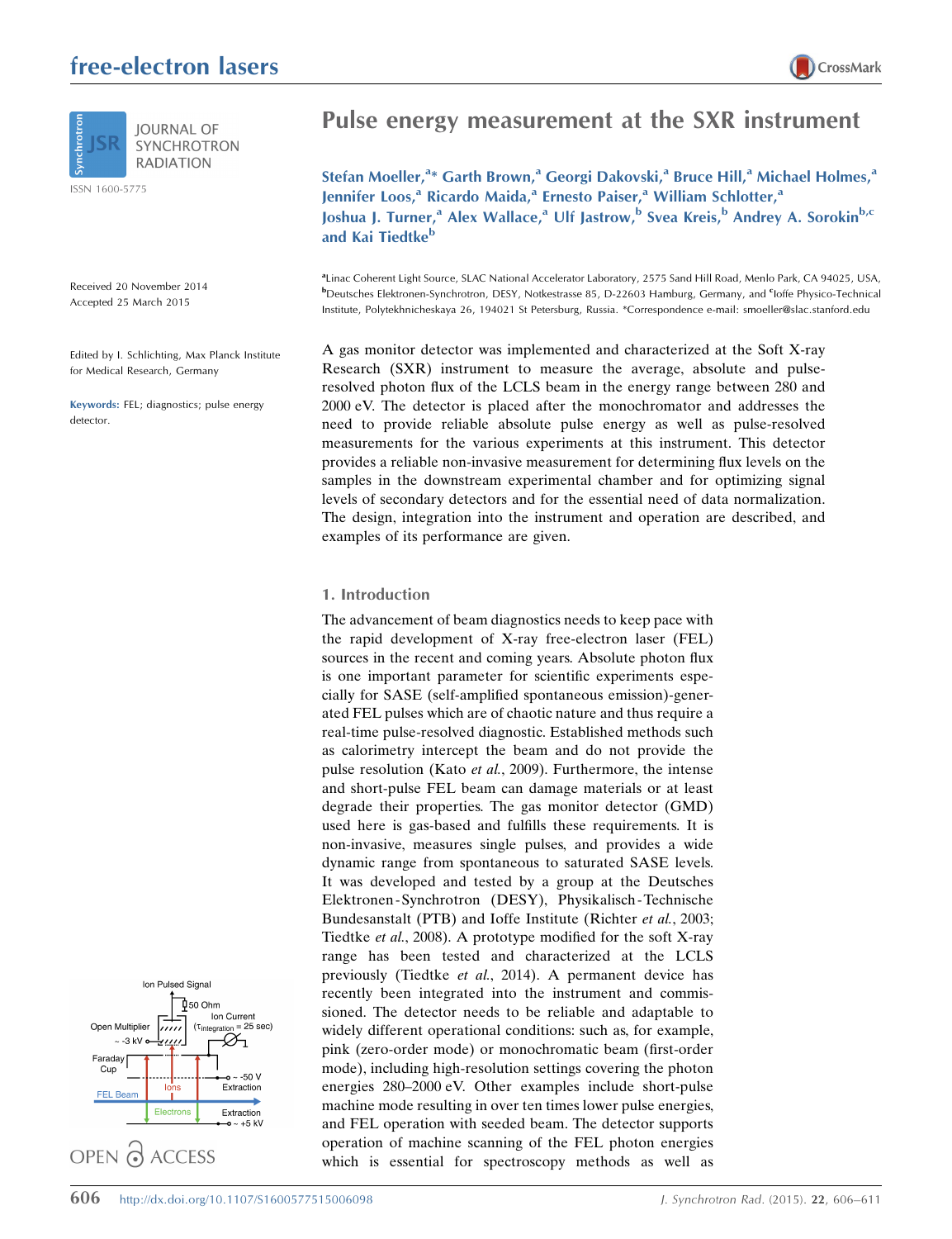responding adequately to changing pulse rates from 1 to 120 Hz which will affect measurements of the average pulse energy.

In this article we review the operational principle of the detector and describe its design and integration into the Soft X-ray Research (SXR) instrument. We describe signal processing and operational features for supporting user experiments. Finally, we show some examples of measurements demonstrating its performance.

### 2. Detector description

The lay-out of the SXR instrument is schematically shown in Fig. 1. The FEL beam exits the LCLS undulators and traverses the front-end enclosure (FEE) which houses, among other diagnostics, the LCLS gas attenuator and integrated gas detectors (Moeller et al., 2011). Several offset and steering mirrors guide the beam through the first hutch which houses the SXR monochromator (Heimann et al., 2011). The exit slit of the monochromator is located in the SXR hutch followed by the SXR GMD detector. A Kirkpatrick–Baez (KB) focusing optics separates it from the experimental chamber.

The SXR GMD is placed after the monochromator. In zeroorder mode of the monochromator, a good correlation with the FEE gas detectors is expected (see  $\S$ 3). However, in firstorder mode the beam intensity does not necessarily correlate any longer with the incoming beam intensity depending on the bandwidth setting of the exit slit as each SASE pulse jitters in pulse and photon energy. Beam loss on the mirrors and apertures further necessitates an intensity detector directly at the SXR instrument in addition to the existing energy detectors in the FEE which are calibrated with a so-called electron beam loss method (Moeller et al., 2011).

Knowing the photon flux directly at the sample location is of greatest interest. However, due to the constraints of the KB mirror system, the GMD could not be moved closer to the sample chamber. Placing the detector downstream was also not an option as the SXR chamber uses mainly solid samples. In order to account for the KB optics, we have separately



#### Figure 1

Optical lay-out of the SXR instrument. The front-end enclosure (FEE) includes the two LCLS gas detectors with attenuator system and the offset and steering mirrors. The SXR monochromator is located in hutch 1 (AMO hutch) with its exit slit in hutch 2 (SXR hutch) which is followed by the GMD, the KB mirrors and experimental chamber.



Figure 2

Schematic diagram of the gas monitor detection. The blue arrow represents the FEL beam. The red arrows represent the ion and the green arrows the electron trajectories. The applied high-voltage scheme and the signal readout channels are shown. Figure reprinted with permission from Tiedtke et al. (2014).

measured the transmission of the KB mirrors to be close to 50% over the soft X-ray energy range.

#### 2.1. Gas monitor detector principle

The detector principle is based on photoionization of rare gas atoms and the detection of the created ions. The operation principle of the detector is described by Tiedtke et al. (2014) and depicted in Fig. 2.

Following photoionization with the FEL pulse of the target gas (at low pressures from  $10^{-6}$  to  $10^{-4}$  mbar) the created ions and electrons are separated and fully extracted by applied homogeneous static electric fields. The ions are collected by a simple cup-shaped metal electrode (Faraday cup) ensuring linear response over a wide dynamic range, and the current is measured via an adapted RC filter by a calibrated pico ampere meter (Keithley 6514). The Faraday ion current provides a time-averaged (time constant 25 s) calibrated signal corresponding to the number of ions collected by the electrode. This relation has been externally calibrated against reference standards (Beckhoff et al., 2009). A slit in the Faraday cup

> transmits a fraction of the ions which are measured pulse-resolved with an open electron multiplier (type ETP 14880 from SGE) with an amplification factor of up to  $10^6$ . This secondary detection channel using a multiplier provides the required sensitivity allowing operation in the soft X-ray regime. The integrated waveform of the multiplier signal provides a relative pulse-resolved signal which can be correlated against the absolute average ion current signal. The multiplier can also be operated in time-of-flight (TOF) mode to resolve different ion charge states. Averaged spectra and correcting for the detection efficiency due to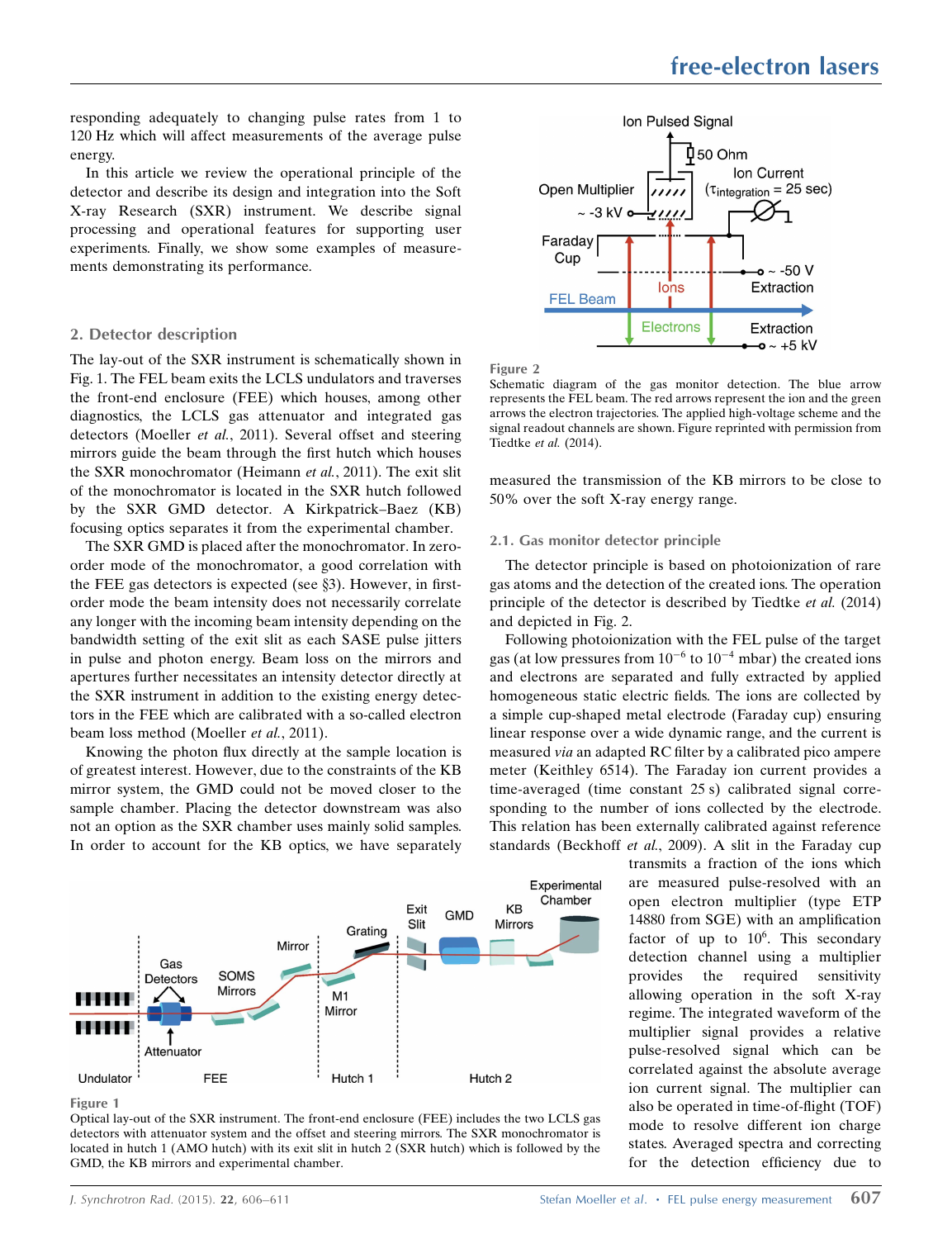

Figure 3

Single-pulse ion time-of-flight spectrum (uncorrected) for krypton at 1300 eV.

different ion charge states allows for deducing mean charge values when not available in the literature. Mean charge values are tabulated for portions of the soft X-ray region (Suzuki & Saito, 1992). An example of a single-pulse TOF spectrum is shown in Fig. 3.

The number of photons passing through the detector can be expressed as (Richter et al., 2003)

$$
N_{\text{photons}} = \frac{N_{\text{ions}}}{\sigma(\hbar\omega)z\eta nK_{\text{amp}}},\tag{1}
$$

where  $\sigma(h\omega)$  is the total photoionization cross section [tabulated values given by Tiedtke et al. (2008); Suzuki & Saito (2002, 2003, 2005); Saito & Suzuki (2001); Henke et al. (1993)], z is the effective detection length,  $\eta$  the ion detection efficiency,  $n$  is the gas density which is measured according to the relation  $n = p/k_BT$ , where p is the pressure [measured with a precision spinning rotor gauge (SRG-3 from MKS) and calibrated to include adjustment factors for the rare gases], T is the temperature (measured with a Pt100 resistance thermometer), and  $K_{\text{amp}}$  is the detector's amplification factor (unity for the Faraday cup). The number of ions  $N_{\text{ions}}$  is related to the measured charge  $Q$  by normalizing by the mean charge state of the detected ions. The remaining unknown parameters  $z$ and  $\eta$  are predetermined by measurement against an external calibration standard performed at the Radiometry Laboratory of the PTB at the electron storage ring BESSY in Berlin using monochromated synchrotron radiation and a calibrated semiconductor photodiode as the secondary standard (Richter et al., 2003; Tiedtke et al., 2008).

#### 2.2. Mechanical

The entire SXR GMD detector assembly is about 160 cm in length and consists of the main detector chamber (center chamber in Fig. 4) and the differential pumping system. The detector chamber contains the detectors (Faraday cup and multiplier), high-voltage meshes and the spinning rotor gauge. The three-stage differential pumping system isolates the gas volume in the detector chamber from the instrument vacuum on either side. A total of eight differential pumping tubes with an oval inner diameter of 10.3 mm in height and 7.7 mm in





Schematic of the mechanical assembly. The detector is located in the center chamber with differential pumping stages on the upstream and downstream side. The upstream aperture assembly and downstream gate valve with stand and strut system are also shown.

width separate the pumping stages. An upstream aperture of equal dimensions consisting of a YAG crystal backed by 10 mm-thick boron carbide provides burn through protection from the FEL beam to the stainless steel tubes. The oval shape takes into account the vertical beam movement possible by the monochromator optics. The tubes can be aligned individually during assembly. A strut system allows for aligning the chamber assembly with respect to the frame and locks it into position.

#### 2.3. Vacuum and controls

Upstream and downstream gate valves separate the unit from neighboring devices. The main chamber is pumped with a turbo pump (Varian 250 L s<sup>-1</sup>) through a variable gate valve. The two neighboring zones are also pumped with turbo pumps which can be isolated by gate valves while the outer zones are pumped with ion pumps (Vacion Plus 75L). With an operating pressure of  $10^{-3}$  mbar in the main chamber, the pressure in the outer zone remains in the low  $10^{-9}$  mbar range. Routine operating pressure is in the low  $10^{-5}$  mbar range. All zones are equipped with Pirani and cold cathode gauges with a subset of them included in the vacuum interlock system.

The GMD vacuum and gas controls use a combination of PLC (Programmable Logic Control) and EPICS (Experimental Physics and Industrial Control System). A Beckhoff PLC is used to enforce interlocks and implement a purge/ switch gas manifold routine. EPICS is used to provide archiving of the instrument state and the remote operator interface.

2.3.1. Gas manifold and inlet system. The gas inlet system allows the user to select from four different gases at the push of a button. A dosing valve (Pfeiffer EVR 116) is used to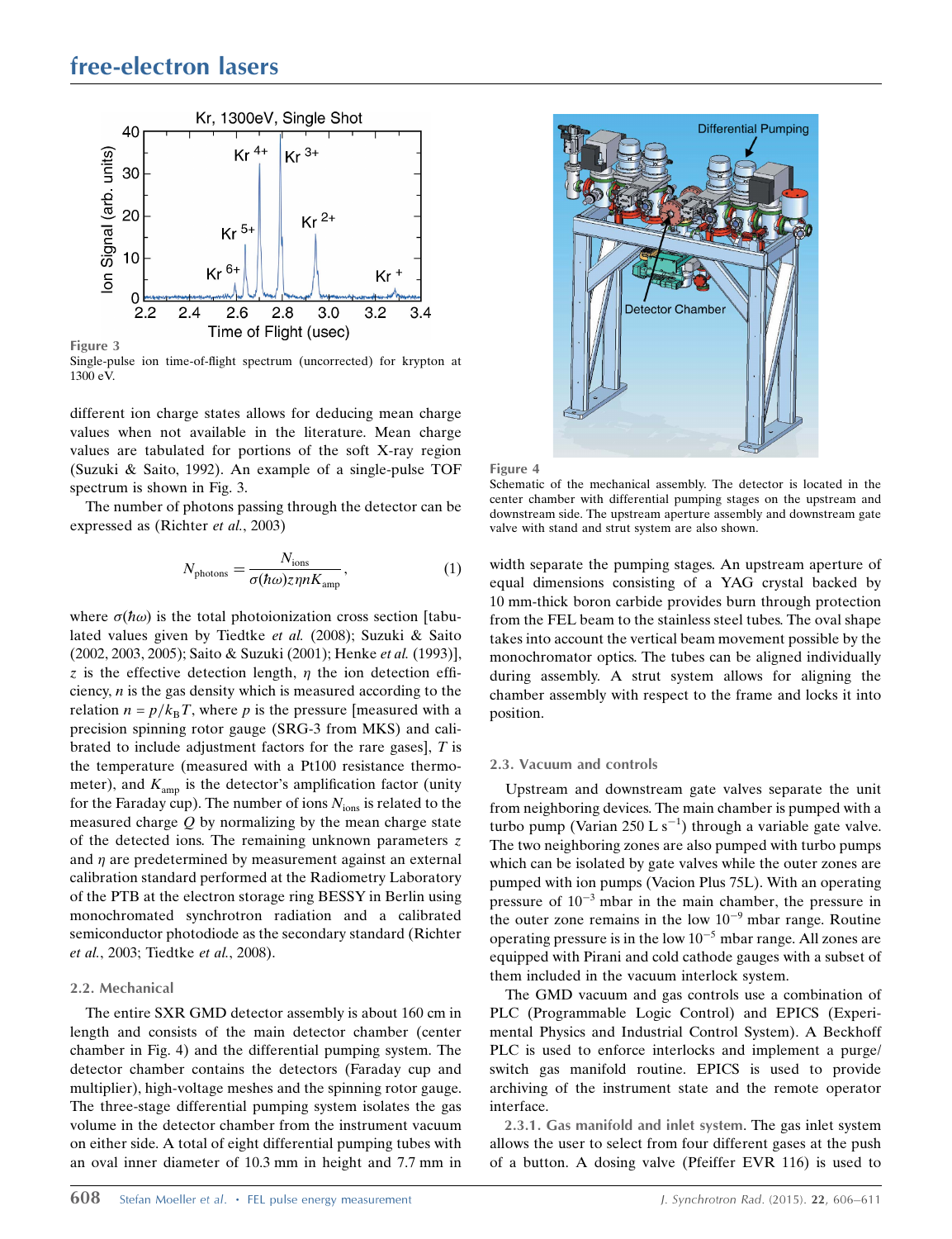control the gas flow from the gas manifold supply. The dosing valve operates in open loop mode for better stability as the supply is functionally a constant pressure source. A proportional gate valve (VAT) actuated by a stepper motor allows gas flow to be reduced into the main chamber for extended supply lifetime and pressure stabilization.

2.3.2. Purge cycle and changing gases. Selecting a gas in the EPICS user panel initiates an automatic routine that closes the current supply valve (if switching gases), purges the gas manifold, pumps trapped gas volumes in the needle dosing valve and opens the selected gas supply solenoid. To avoid cross contamination it is important to clear the gas supply manifold and dosing valve of other gases. At one point in the automated routine, the dosing valve is opened to 100% and pumped by the interaction chamber for roughly a minute.

2.3.3. Interlocks. The interlocks serve to protect components upstream and downstream of the vacuum system, and the pumps of the GMD itself, prioritized in that order. Additionally, the system is robust enough to survive unintentional pressure spikes and maintain overall instrument operation.

The vacuum gauges in each differential section of the GMD have up to four available pressure set points for use. When the interaction chamber pressure rises above a moderate pressure, a safety valve upstream of the dosing valve closes, along with the dosing valve. The differential section turbo pumps and upstream/downstream instrument valves remain open. This allows the GMD to continue operation and potentially recover. If the pressure rises even higher and breaches the secondary set-point, the interaction chamber turbo is isolated from the volume and the upstream/downstream isolation valves are closed. At this point each differential pumping section turbo can remain online until its individual secondary set-point is breached.

## 2.4. Signal processing

The TOF multiplier waveforms are digitized (Acqiris U1065A from Agilent) on a pulse-by-pulse basis (120 Hz maximum LCLS repetition rate). An example of a single-shot waveform is shown in Fig. 3 using krypton as the target gas at 1300 eV in the zero-order monochromator setting. The different charge states are clearly visible. On each pulse the individual peaks of the spectrum are integrated, and a noise background correction is applied choosing a signal-free section of the waveform prior to the incoming signal. The integration limits are user defined in a graphics panel, and presets can be applied depending on the target gas and multiplier voltage. For each target, gas presets are available that apply settings optimized for various experimental conditions and signal levels. Common modes of operation are: zeroand first-order monochromator mode, and first-order highresolution settings. This can be combined with low-charge and short-pulse LCLS machine operation. Individual ion charge peaks can be selected to be included in the integrated signal, in order to account for the dependence of the charge distribution on photon energy. All settings are also configurable ad hoc to optimize for special beam conditions, and new settings can be saved and reapplied.

A number of parameters such as integrated waveform signal, background and background-corrected signal are calculated and recorded on a fast data stream per pulse basis for data post-processing. Optionally, the raw waveforms can be recorded for each shot for users to apply specialized calibration techniques. Pulses can be correlated to the average current signal to provide a pulse calibration (in mJ) by applying a filter on the pulses due to the slower Keithley picometer and RC unit response.

In addition, LCLS machine parameters are logged as process variables such as photon energy, pulse rate, pulse length and the FEE gas detector signals, in order to be able to correlate with the GMD signal that may affect scientific data. Slow varying parameters such as target gas pressure and temperature are also recorded. For calculating the number of photons per pulse, a look-up table provides the cross section and mean charge values for a given energy. When operating near absorption edges of the target gas, an alert message prompts the user to change gases.

## 3. Performance

One of the fundamental quantities of an X-ray instrument is the average transmission as a function of photon energy. The measured values in Fig. 5 for photon energies from 500 to 2000 eV show a comparison between the average ion current signal of the SXR GMD and the upstream FEE gas detector. Measurements were obtained in the zero order of the monochromator and with fully open exit slits for various attenuator settings of the gas attenuator. Values do not include the transmission of the KB optics. The transmission is between 20 and 30% over the entire range of photon energies. The transmission values from Fig. 5 are listed again for reference in Table 1 in addition to the average number of photons per pulse per millijoules.

Earlier instrument commissioning results had shown similar values; however, those included the transmission of the KB



Figure 5

Measured transmission of the SXR instrument in zeroth order of the monochromator (transmission of the KB optics is not included). The error bars combine the variability of the limited measurement points and the estimated 5% uncertainty of the pulse energy measurement.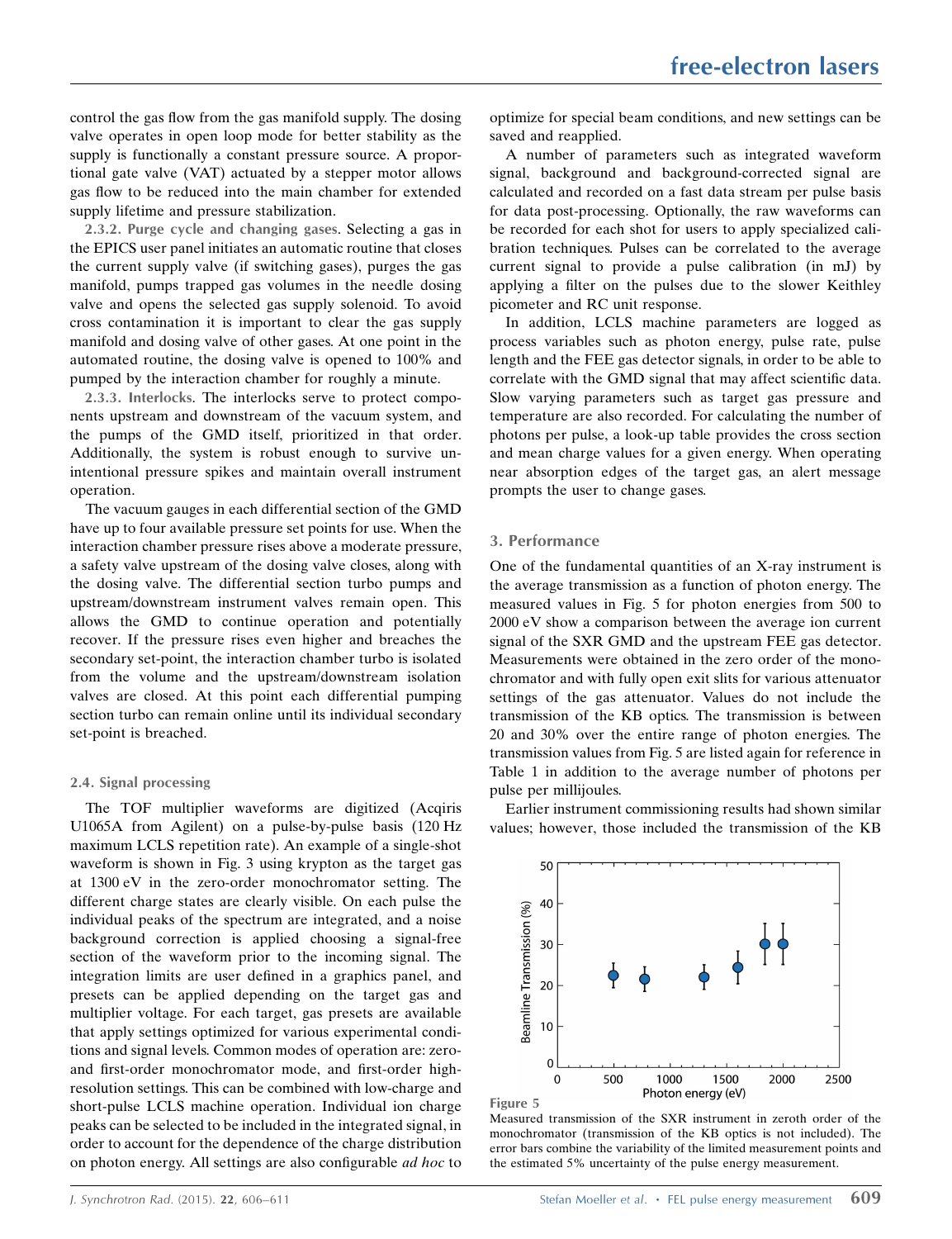Table 1

Measured transmission and average number of photons per pulse per mJ of the SXR instrument in zero-order mode of the monochromator (KB optics not included).

| Photon energy<br>(eV) | Transmission<br>( %) | Average number of<br>photons per pulse per mJ |
|-----------------------|----------------------|-----------------------------------------------|
| 495                   | $23 + 3$             | $2.8 \pm 0.4 \times 10^{12}$                  |
| 773                   | $22 \pm 3$           | $1.7 \pm 0.3 \times 10^{12}$                  |
| 1300                  | $22 + 3$             | $1.1 \pm 0.2 \times 10^{12}$                  |
| 1600                  | $24 \pm 4$           | $1 \pm 0.1 \times 10^{12}$                    |
| 1840                  | $30 \pm 5$           | $1 \pm 0.2 \times 10^{12}$                    |
| 2000                  | $30 \pm 5$           | $0.9 \pm 0.1 \times 10^{12}$                  |

optics (Tiedtke et al., 2014). Beam clipping on mirrors and apertures had been attributed to this behavior. Therefore we expect that, over the five years of operation, the optics surfaces have further degraded (due to carbon deposition which in fact can be observed on the mirror surfaces) and lowered the transmission further. With perfect surfaces about 45% transmission is expected, assuming that the five instrument optical elements upstream of the SXR GMD (Fig. 1) have an average reflectivity of 85% (Soufli et al., 2012).

The increasing transmission towards higher energies is surprising given that transmission calculations for the five upstream B4C-coated silicon mirrors show decreasing transmission towards 500 and 2000 eV similiar to earlier results (Tiedtke et al., 2014). Adding a carbon contamination layer to simulations does not significantly alter this behavior and thus cannot account for our measured transmission curve. The transmission curve may suggest that beam clipping on the upstream mirrors could play a role. As the beam size decreases with increasing photon energy the clipping would be less noticeable here resulting in a higher transmission. The FEE gas detectors are located upstream of the beam optics and would therefore be unaffected. However, this clipping effect implies that the beam trajectory was markedly different in comparison with other beam conditions of earlier results. Typically only very few experiments at SXR use the higher photon energies close to 2000 eV. Nevertheless, we plan to study this effect more systematically in the future.

Commissioning of the SXR GMD detector included a series of measurements that first demonstrated baseline performance. For example, all four rare gases were used for selected photon energies and similar conditions to demonstrate comparable detector output. The photoionization cross sections of the gases differ by up to an order of magnitude in this photon energy range; however, the reproducibility of transmission values had an error of less than 5%. An error estimate of the relative standard uncertainty of the measured pulse energy gives about 6%. This includes uncertainties of the separate pressure and temperature measurements, the effective length, mean charge values and cross-section values. Thus the transmission values have an uncertainty of less than 10%. Note that the results in Table 1 and Fig. 5 also include the uncertainty of the FEE gas detector.

The detection method of this version of the SXR GMD has been validated in several studies and compared with calorimetric techniques very successfully demonstrating that the



Figure 6

Ion pulse signal versus FEE gas detector correlation for varying attenuation levels. Target gas argon, photon energy 1300 eV, zero-order monochromator mode. A linear fit (black straight line) shows the deviation at higher pulse energies.

synchrotron-based calibration of the average ion current signal is valid (see, for example, Saito et al., 2010; Kato et al., 2012). Furthermore this was also shown for previous measurements with the prototype GMD at SXR comparing it with the FEE gas detectors. More recent tests demonstrated that the average ion current signal has a sensitivity better than  $0.1 \mu J$ .

The TOF ion pulse-resolved measurements are crucial for normalizing downstream experiment detectors with the incoming intensity. As shown in Fig. 3, the strong and well resolved single-pulse ion TOF signals allow the implementation of a robust calibration method to optimize the signal-tonoise ratio. This has made it easier to perform routine calibration before and during each experiment.

In Fig. 6 we show a correlation of the TOF pulse signal with the upstream FEE gas detector in zeroth order of the monochromator. The data span a wide range over which the gas attenuator settings were changed continuously. The overall behavior is quite linear. As can be seen, a linear fit (black straight line) shows a deviation at higher pulse energies (greater than about 1.5 mJ of incoming intensity). Separate plots of the GMD signal and the FEE gas detector signal versus the gas attenuator pressure settings show perfect linearity in the case of the GMD and a slight non-linearity for the FEE gas detector correlation indicating that the small deviation stems from the FEE gas detector.

In the near future we plan to implement a comprehensive pulse-by-pulse calibration based on the average ion current signal which will need to span a wide range of operating conditions with respect to the beamline as well as the LCLS machine settings.

## 4. Conclusion

We described the design, integration and performance of the SXR GMD at the Soft X-ray Research instrument at LCLS. The detector, developed by a group from DESY, PTB and Ioffe Institute, has been integrated into SXR where it has